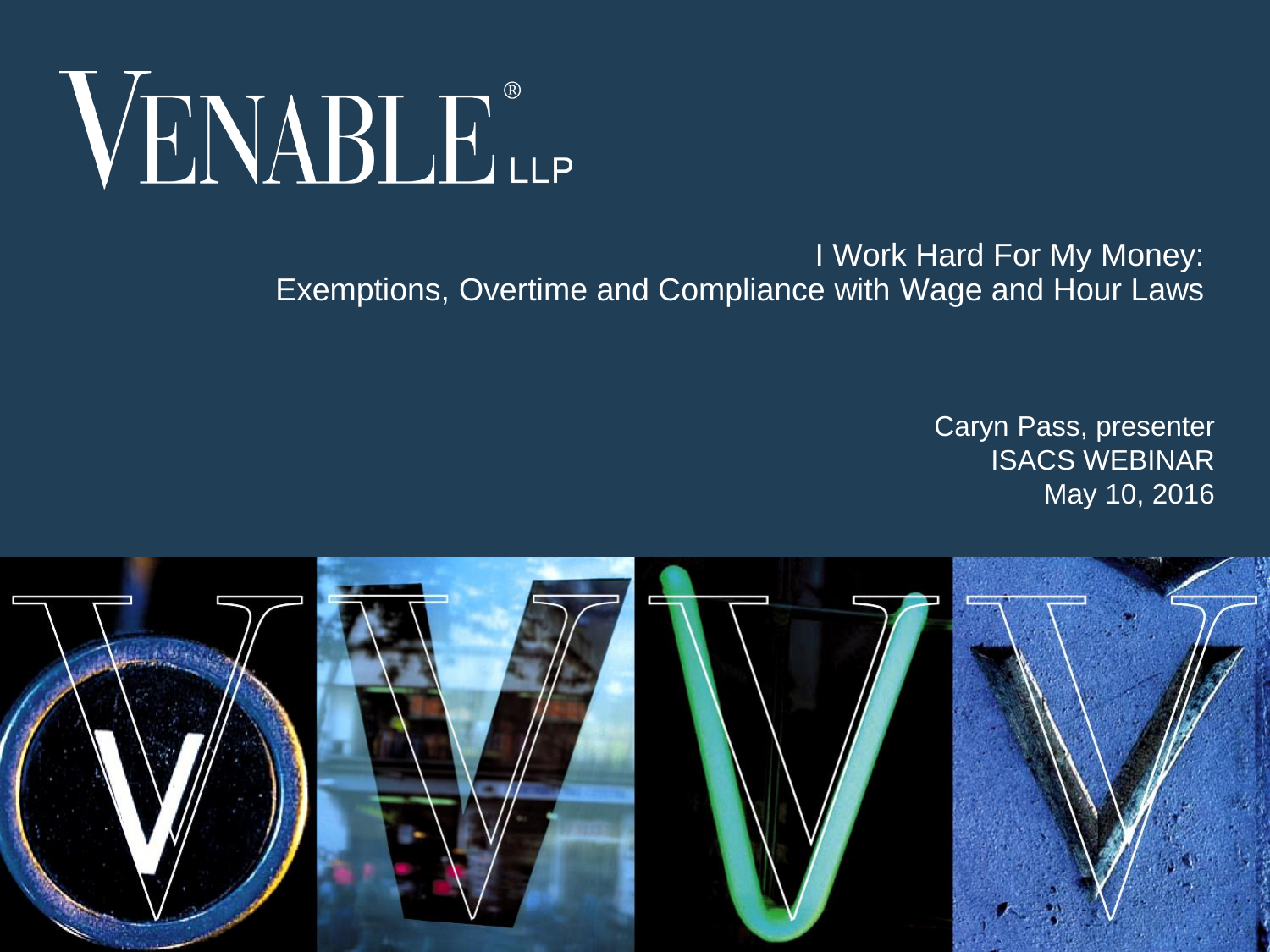### **VENABLE**

### Session Outline

• Governing law and Audits

• Exemption Classifications

• Changes To Rate of Salary Basis

• Changing Exemption Status

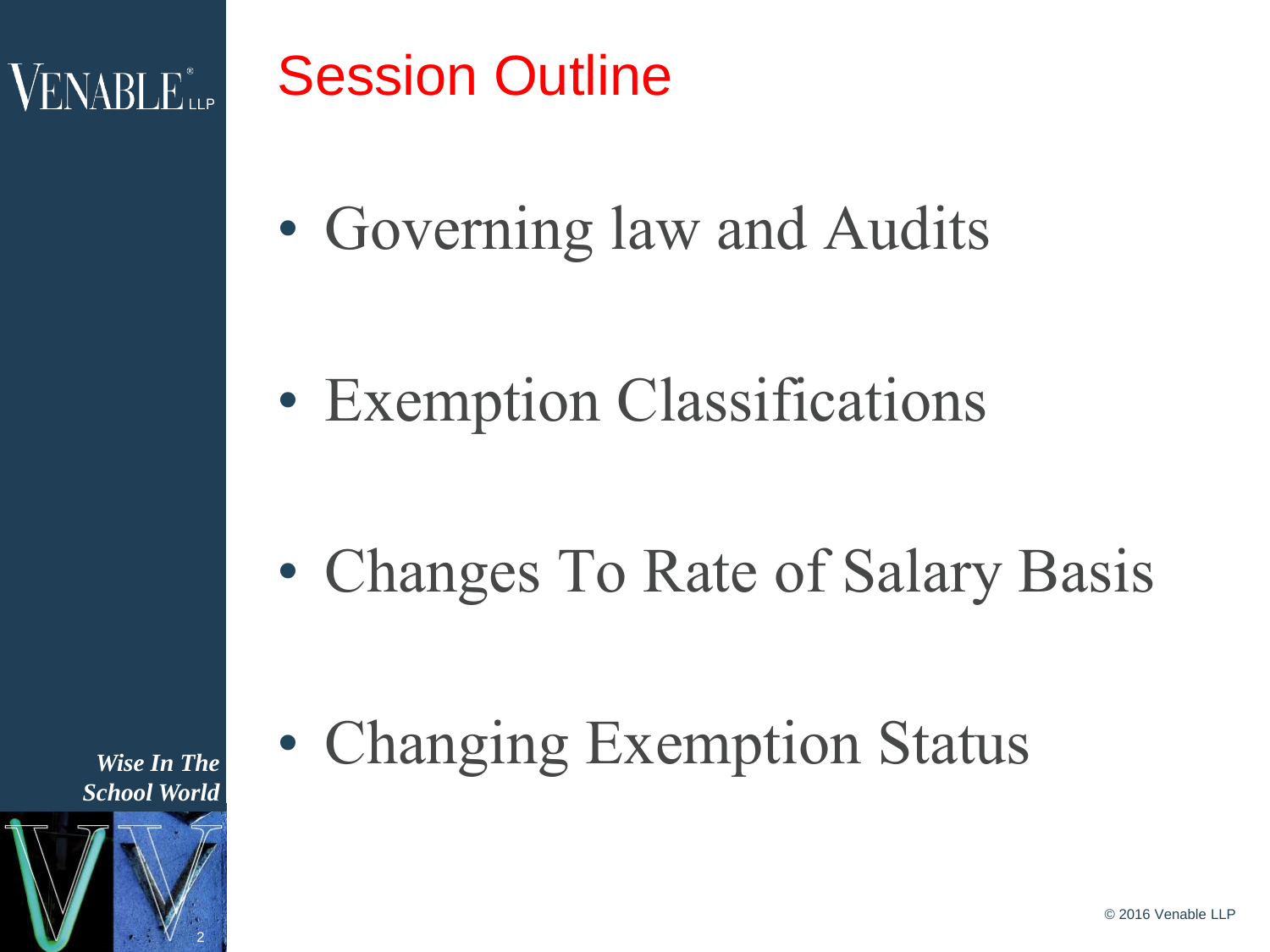### VENABLE

## Governing Law

- Fair Labor Standards Act (FLSA)
	- Federal law
	- State law may be similar, more restrictive, less restrictive, or non-existent
	- Enforced by the Department of Labor
	- Audits of employers based on
		- Industry
		- Complaint
		- National DOL Attention

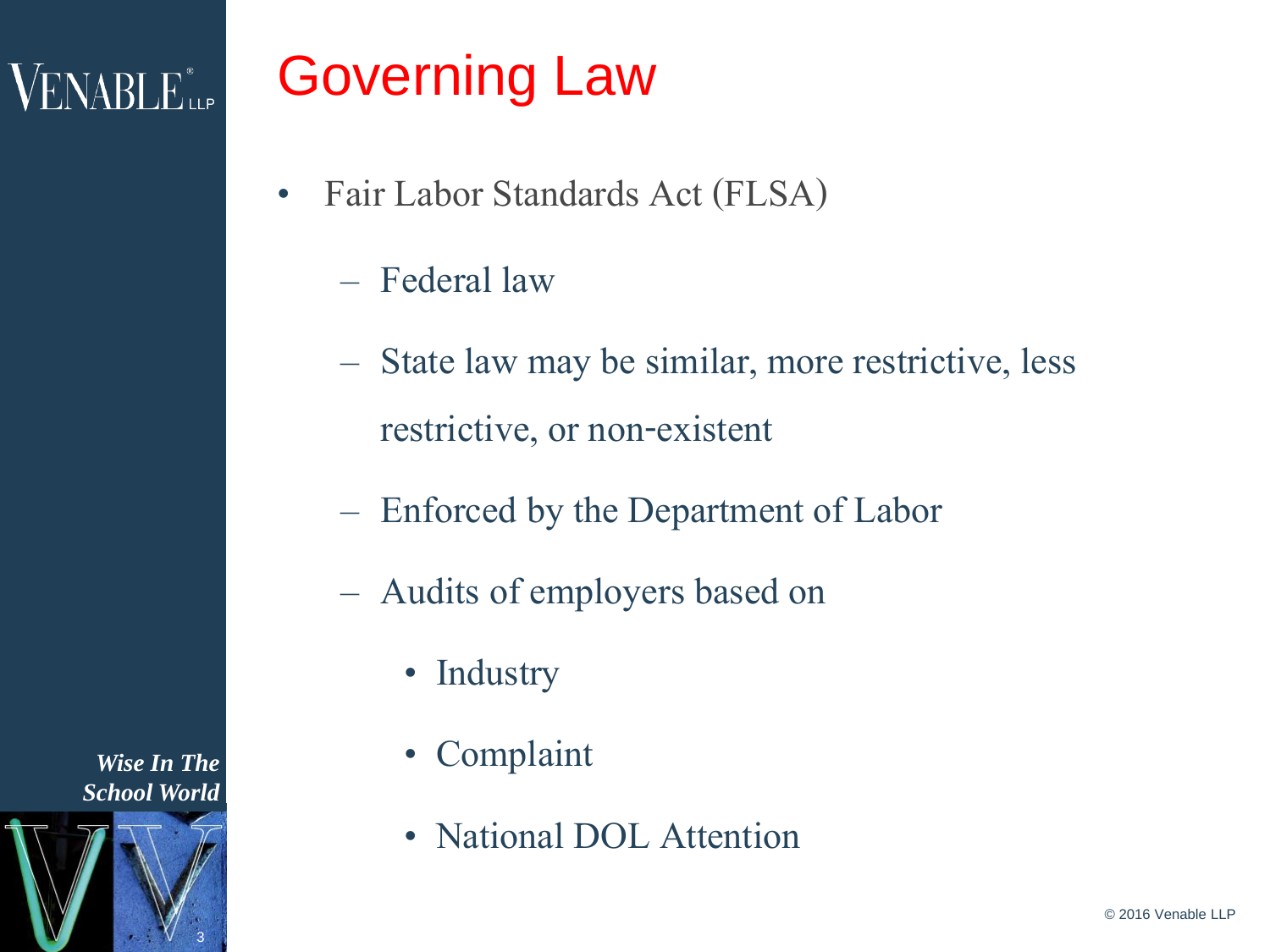## VENABLE"...

### Audits

- Both Federal and state department of labor can conduct audit
- Generated by:
	- Complaint –usually look at more than just complainant
	- Industry focus
	- Random selection
- Can look at FMLA compliance, I-9 documents, exemption classification, calculation of pay, tracking of hours, etc.
- May notify other agencies if concerns: OSHA, IRS etc.
- Appear at door asking for records: Suggest you need time to compile and set another meeting
- Appear cooperative but do not over share
	- Attempt to determine why they are visiting
	- May or may not tell you

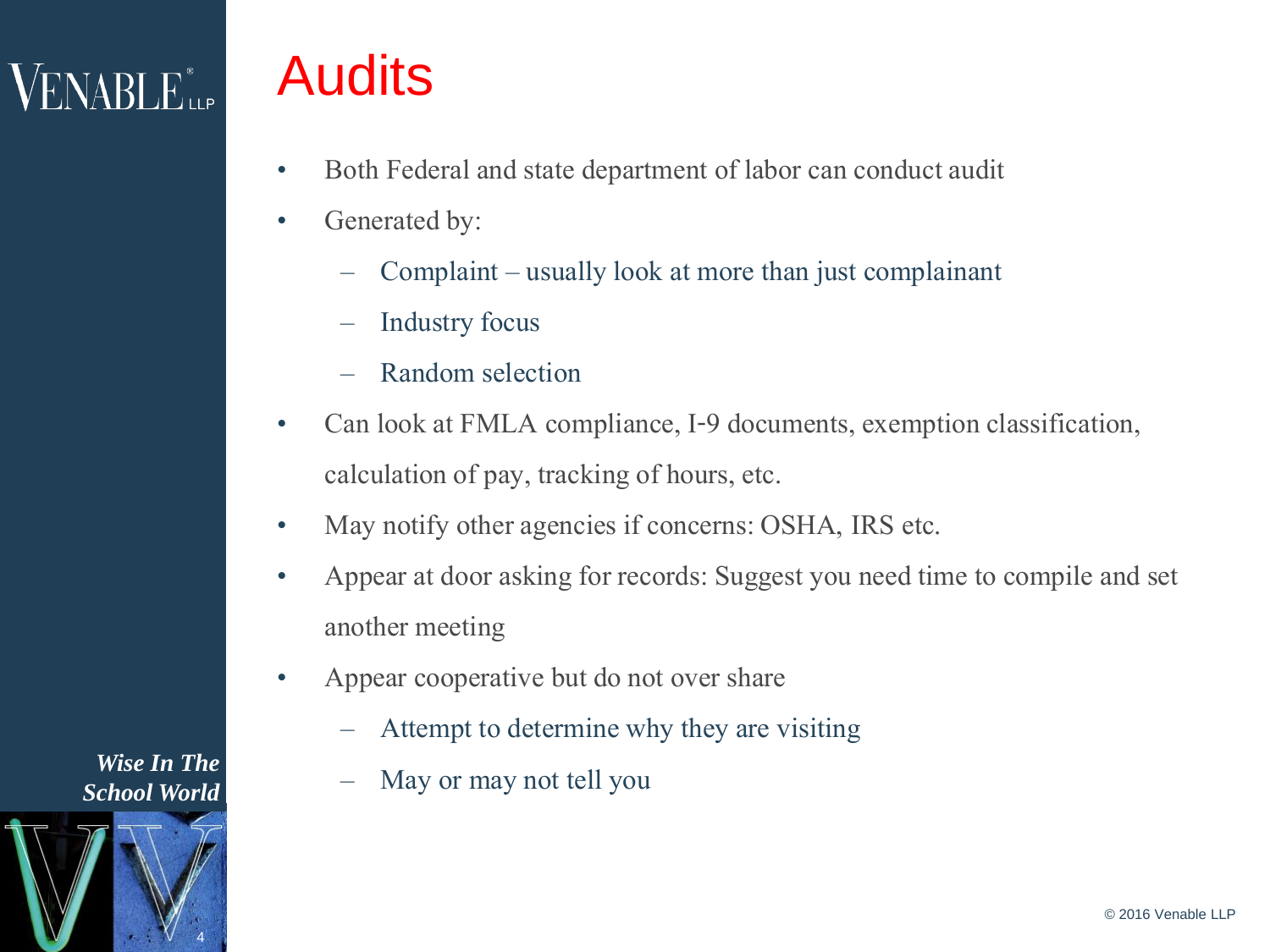#### Exemption Overview

- Employees covered by FLSA unless qualify under "exemption" category
	- **Non-Exempt** = **Not** exempt from overtime & other requirements
	- **Exempt** = Exempt from overtime & other requirements
- Non-Exempt (covered by the FLSA rules)
	- Compensated at minimum wage for all hours **worked**
	- Overtime for all hours **worked** over 40 in a workweek
	- Overtime calculated at regular rate of pay (not necessarily hourly rate)
- Exempt (not covered by the FLSA rules on overtime)
	- Qualifies under exemption category
		- Executive, Administrative, Administrative in Educational Establishments or Professional
	- Paid on salary basis
- Independent contractor not covered by FLSA

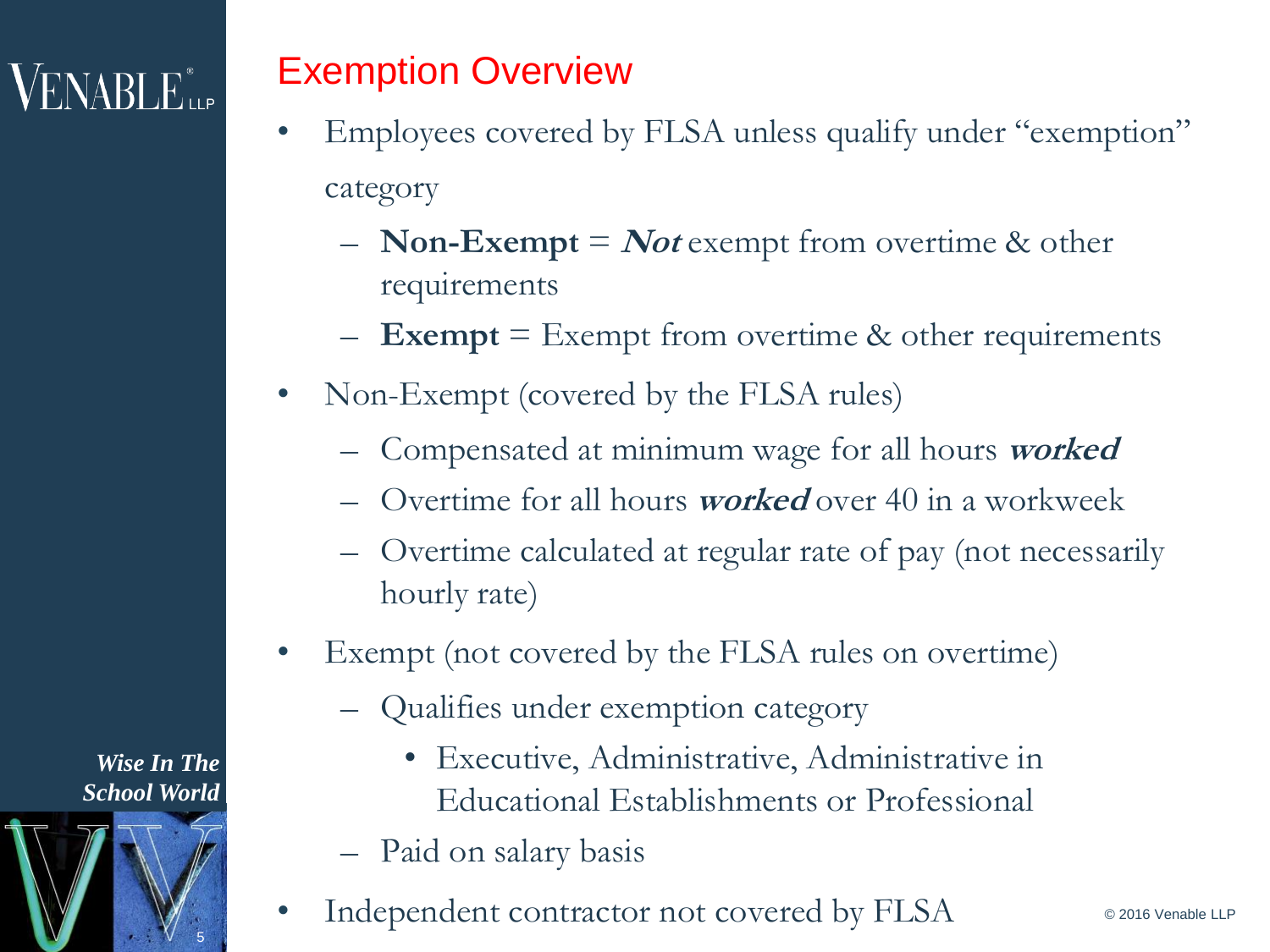#### Non-Exempt Employees

- Employer must track hours worked by non-exempt employee
	- Risk assessment how much risk for how much benefit
	- Clock, employee recording on paper, employee recording on computer, sign in & out at front desk, assume base work hours and notify employer when work more or less than base work hours
- Non exempt paid on hourly rate
	- # of hours worked times hourly rate
	- Can set "fixed" rate per week based on established work week and add overtime payment for hours over 40
	- Salary overtime eligible employee vs. hourly employee
- Overtime paid at 1 ½ times **regular rate** of pay
	- "work" doesn't include paid leave
	- $-$  Regular rate  $=$  total remuneration for employment earned in the workweek (number of hours worked times hourly rate + any non discretionary payment) divided by the total number of hours worked by the employee in the workweek

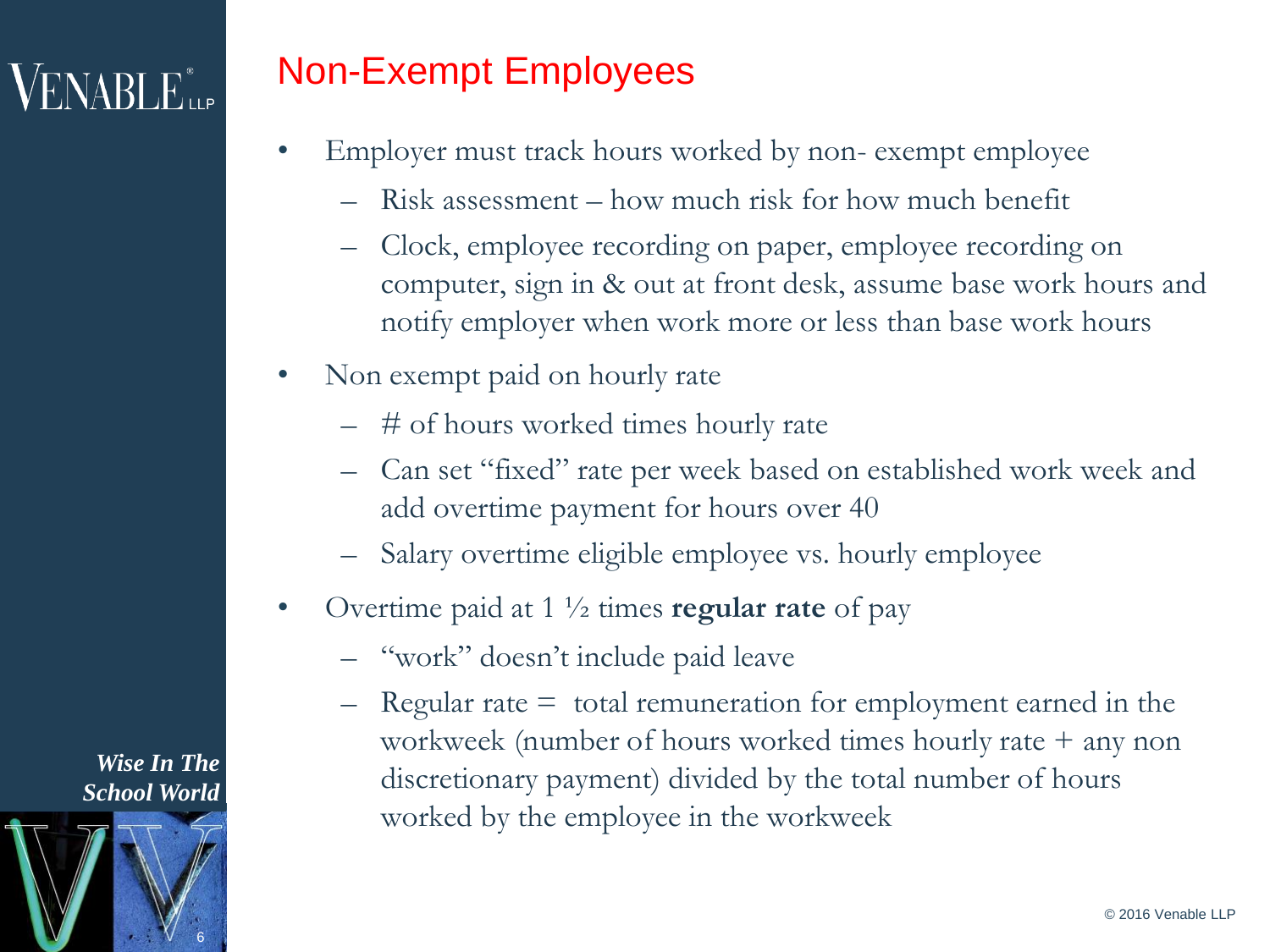### $VENABLE_{\sf LLP}^*$

#### Three Part Test For Exemption

- Salary Level
	- Paid at the minimum rate of \$455/week
- Salary Basis
	- Paid the same amount each week regardless of the # of hours worked
		- Limited ability to dock in hour increments
- Job Duties
	- Meet the qualifications of an exempt category
		- Executive, Administrative, Administrative in Educational Establishments or Professional
	- Actual duties performed by the employee
		- Not just as described in the job description

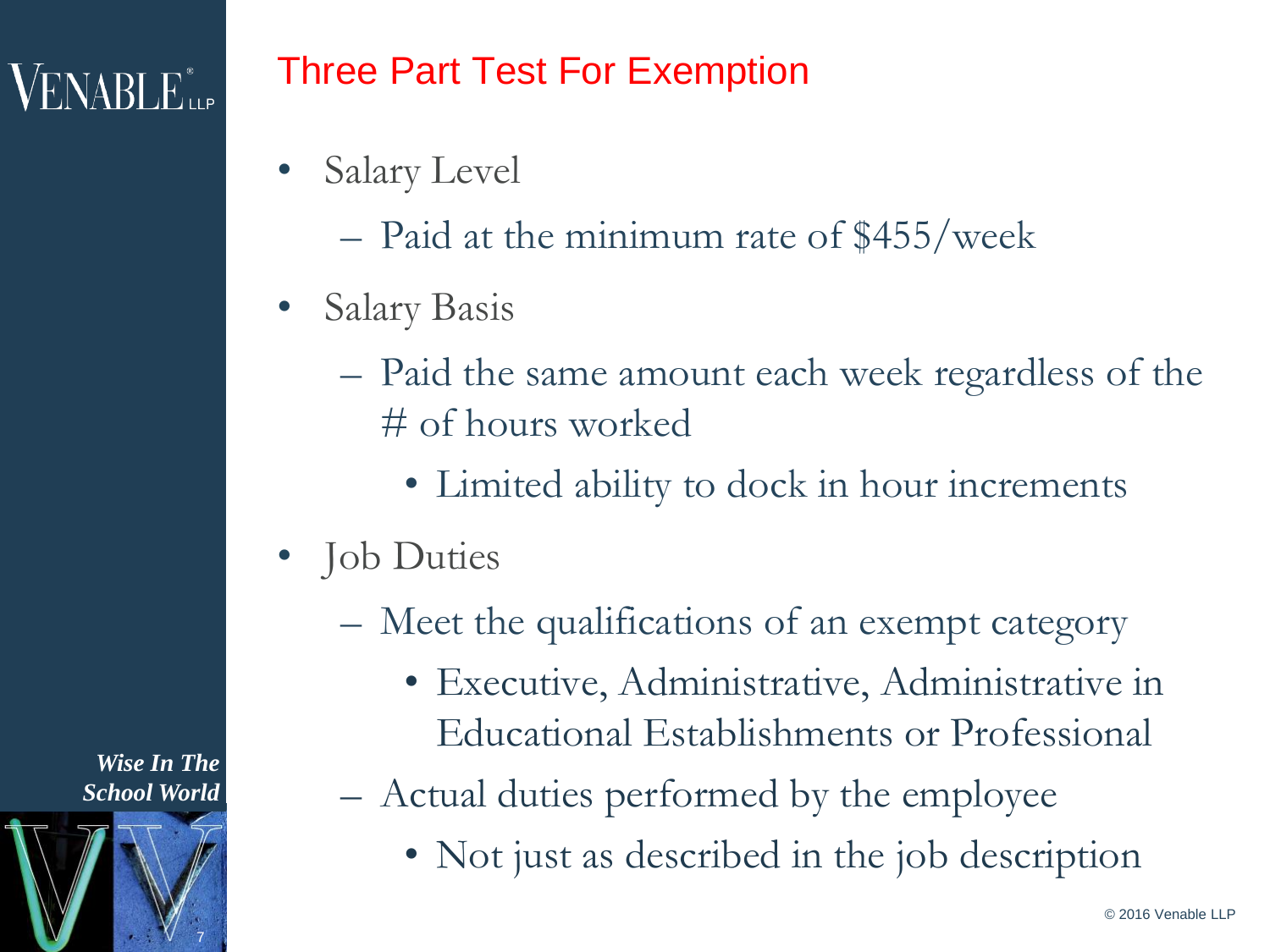#### Salary Level & Salary Basis

- Salary Level
	- Paid at the minimum rate of \$455/week
- Salary Basis
	- Pre-determined amount of compensation each pay period
	- Cannot be reduced based on quality/quantity of work
	- Must receive full salary if any work performed
		- regardless of the number of days or hours worked
		- FMLA exemption: Based on hours if intermittent leave
		- can use paid vacation or sick leave (whole days vs hours)
- Docking allowed in whole days if:
	- Voluntarily absent for personal reasons (trip with husband)
	- Used up sick and vacation leave
	- Disciplinary suspension
	- **Major** safety violations
- Teachers Not Subject to Salary Basis Pay
	- Allowed to dock in hour increments

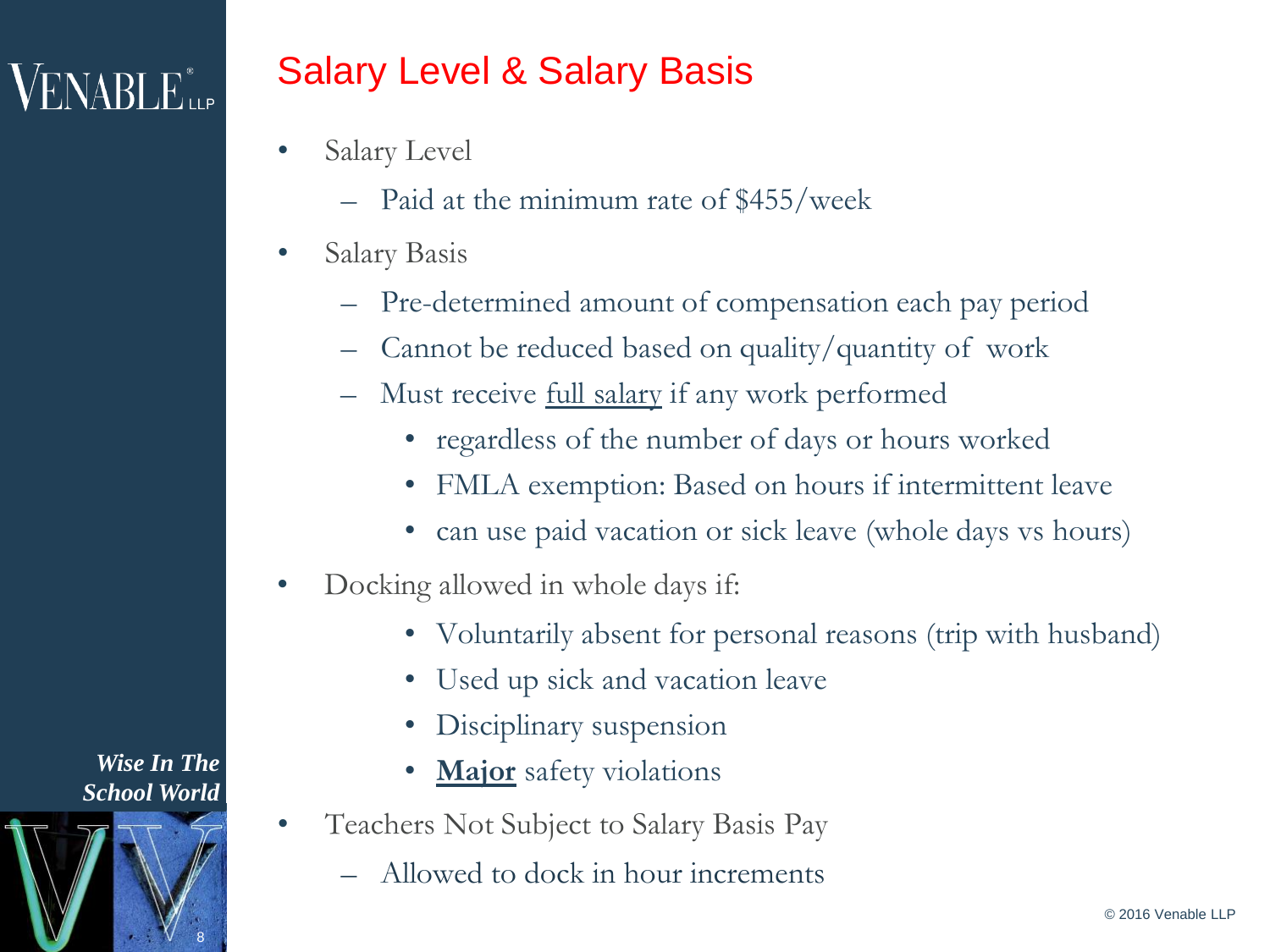### $\rm VENABI$   $\rm E_{\rm up}^{\ast}$

#### Changes to the FLSA (Wage and Hour)

- Nothing finalized
	- Still awaiting final decisions
	- Unclear as to amount of time before law becomes effective
- Modification to law used as an explanation of why schools are making other changes
	- Employees currently misclassified can be corrected
- Only impacts minimum salary requirement to qualify for exempt status
- Time to prepare for pending modifications
- Changes can be made consistent with culture of school
- Strategies for making change without creating total chaos

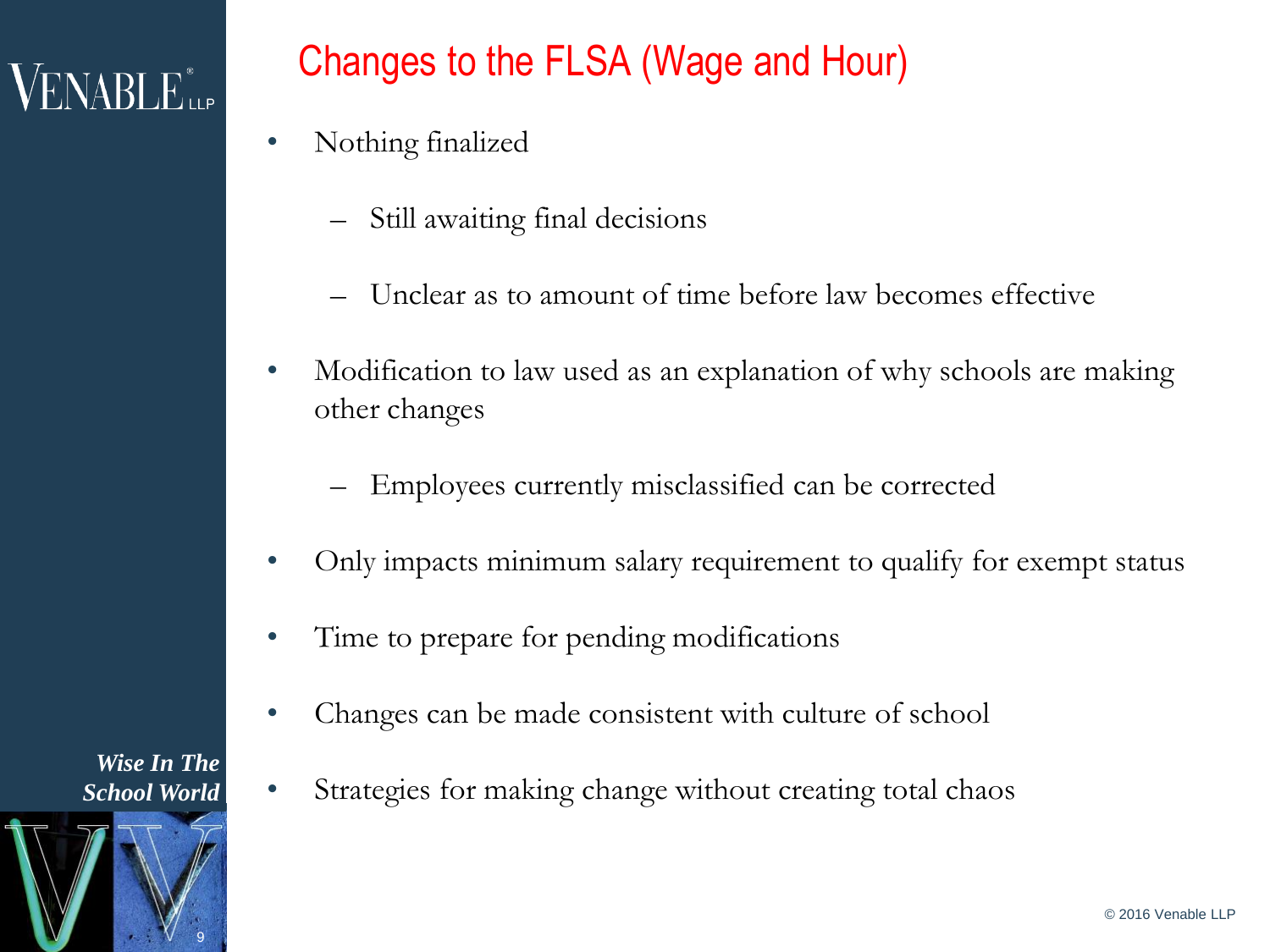

Go Back To Your School and Check

## DO YOU HAVE AN EXEMPT EMPLOYEE ON

### YOUR PAYROLL THAT HAD

### THEIR PAY DOCKED IN HOUR

INCREMENTS?

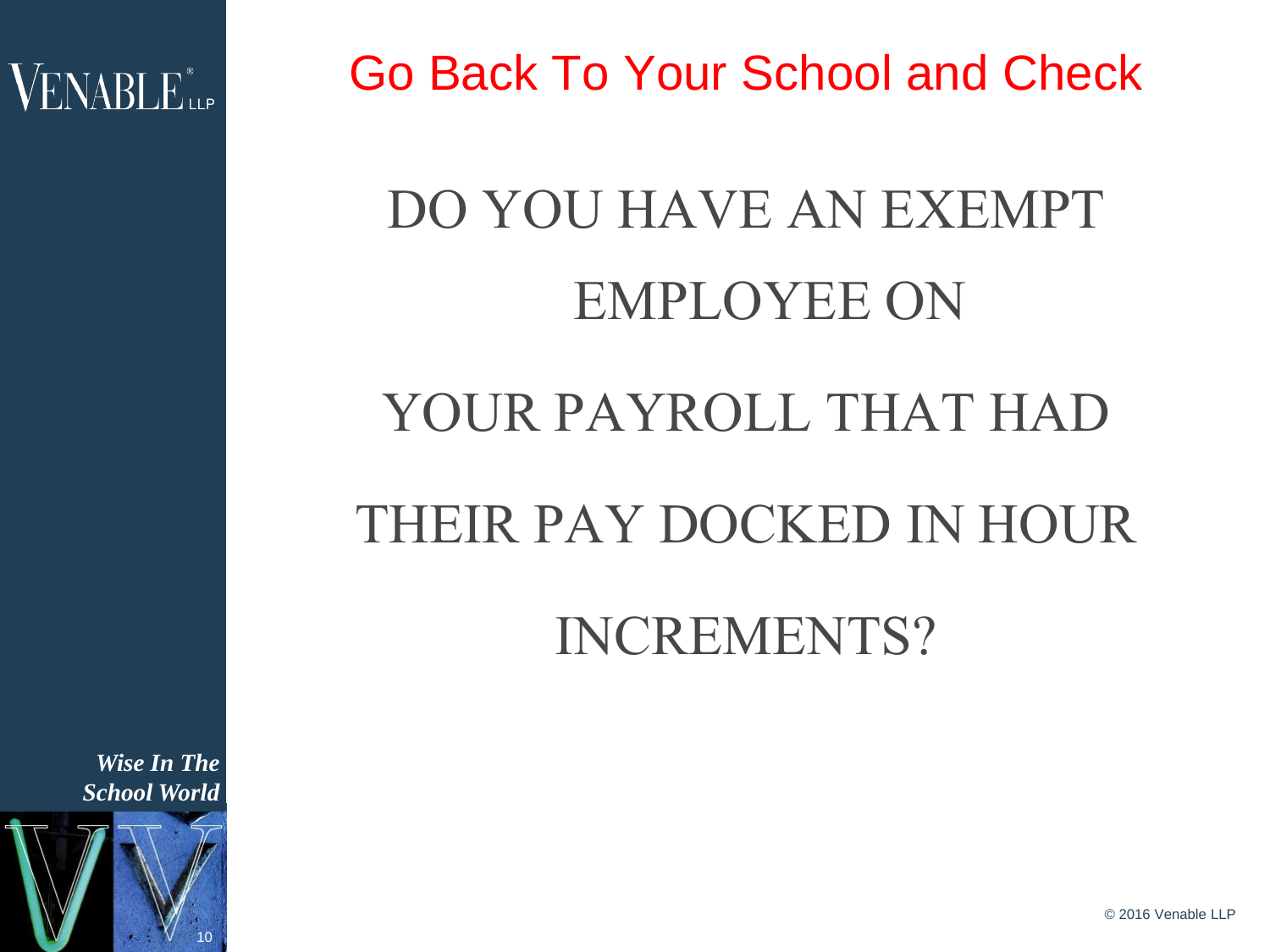#### Job Duties Considered in Exemption Qualification

- Review of job duties when determining qualification for exemption category
- Actual job duties and responsibilities performed by employee
- Factors also considered
	- Job title
		- Can hurt but not necessarily help
	- Job description
		- Make sure the person actually performs this work
- Review regularly since responsibilities change
- Performance of employee may allow one employee but not another to qualify as exempt
	- Two employees holding the same job title may assume different amounts of responsibility

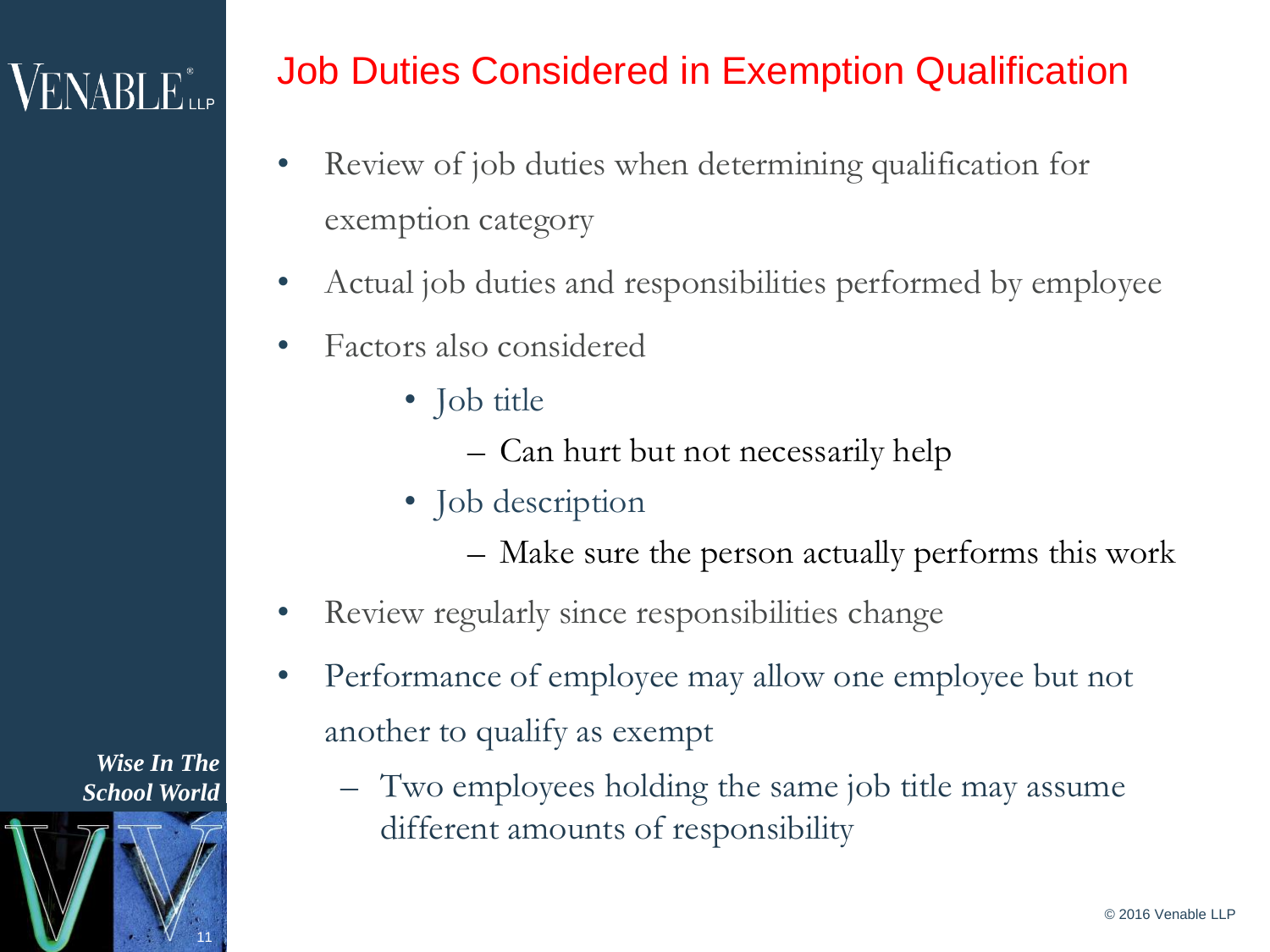

Go Back To Your School and Check

# DO YOU HAVE EMPLOYEES WITH THE SAME TITLE PERFORMING DIFFERENT JOBS AS A RESULT OF INITIATIVE, SKILLS, KNOWLEDGE OR TENURE IN THE POSITION?

*Wise In The School World*



© 2016 Venable LLP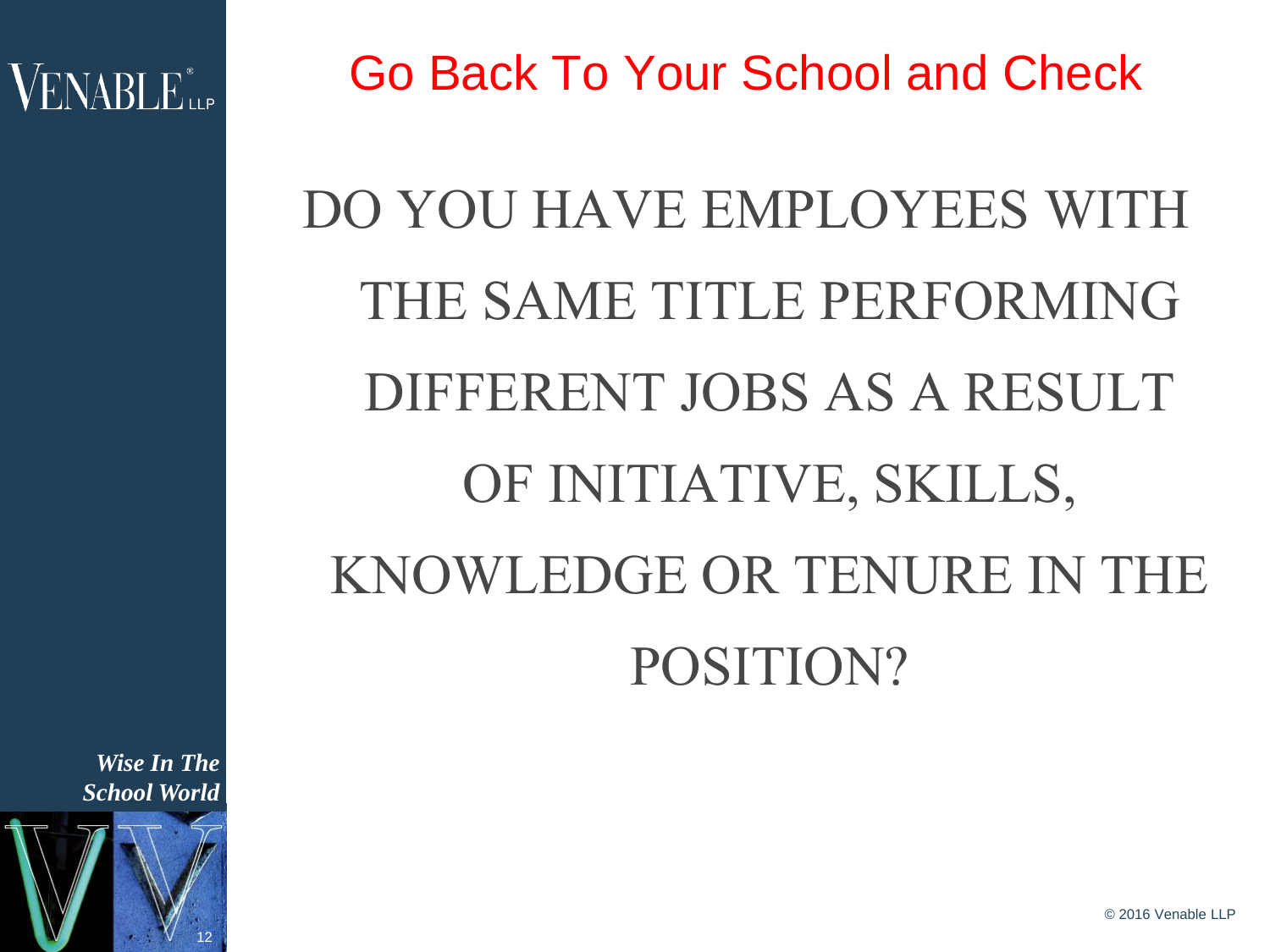#### Executive Exemption

- Paid on Salary Basis
- Primary duty
	- managing the school, or a customarily recognized department or subdivision
- Direct
	- two or more other full-time employees or the equivalent
		- four half times
- Authority to
	- hire, fire, advance, promote & change status given *particular weight*
	- "*Particular weight*"
		- part of the employee's job duties to make such recommendations?
		- recommendations are made, requested, and relied upon?

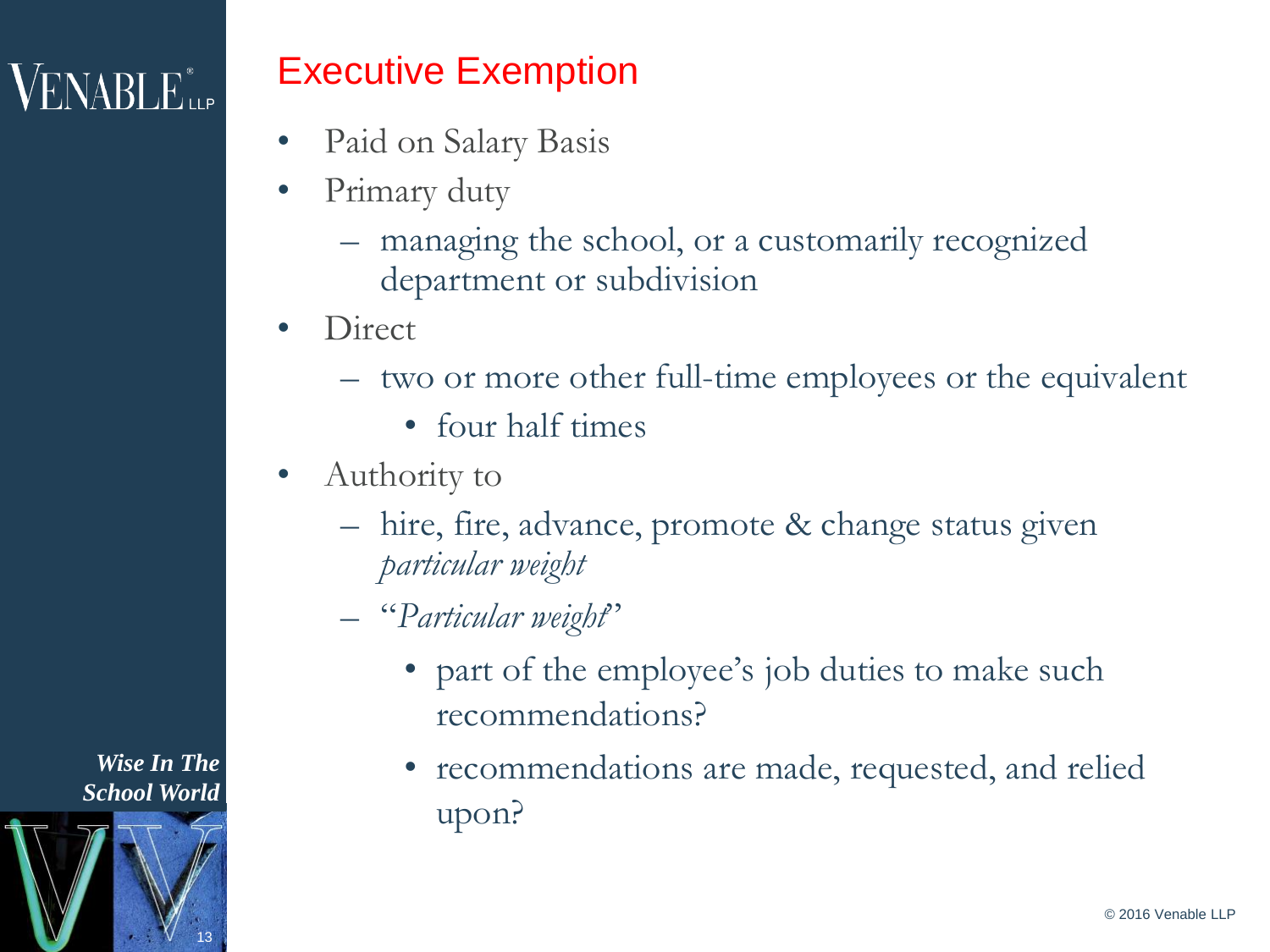### **VENABLE**<sup>®</sup>

#### Administrative Exemption

- Paid on Salary Basis
- Primary duty
	- performance of office or non-manual work
		- directly related to the management or general business operations of the School
			- work directly related to running or servicing of the School
- Must
	- exercise <u>discretion</u> and independent judgment on matters of significance
		- authority to compare, evaluate and make decision on matters of significance
		- more than applying well-established techniques, procedures or specific standards described in manuals or other sources

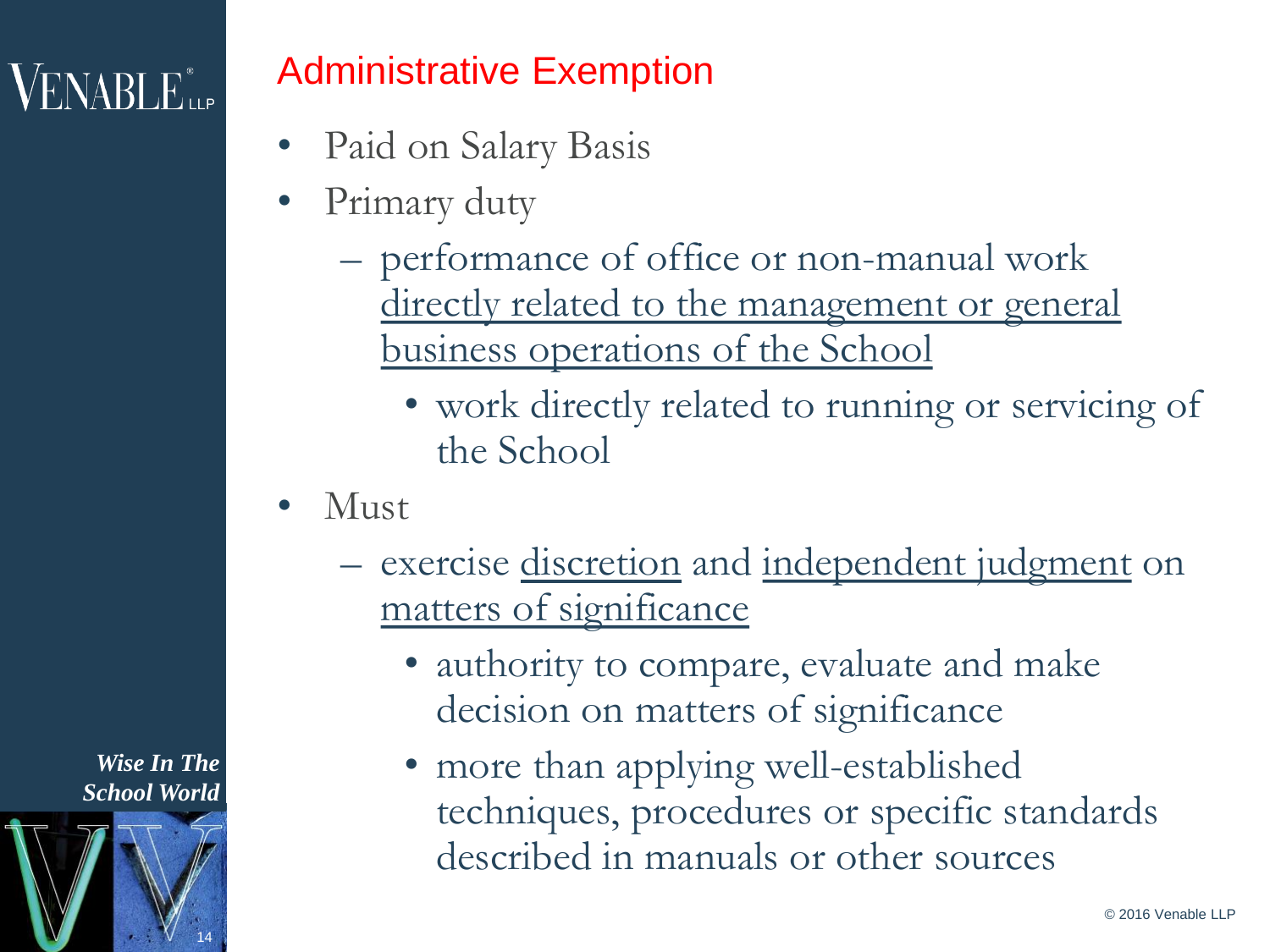## $VENABLE_{\scriptscriptstyle{\text{LLP}}}$

### **Professional Exemption**

- Paid on a salary basis or fee basis of not less then  $$455/we$
- Primary duty
	- performance of work requiring advanced knowledge, defined as work which is predominantly intellectual in character and which includes work requiring the consistent exercise of discretion and judgment
- Advanced knowledge
	- in field of science or learning
	- customarily acquired by a prolonged course of specialized intellectual instruction
		- lawyers, doctors, engineers

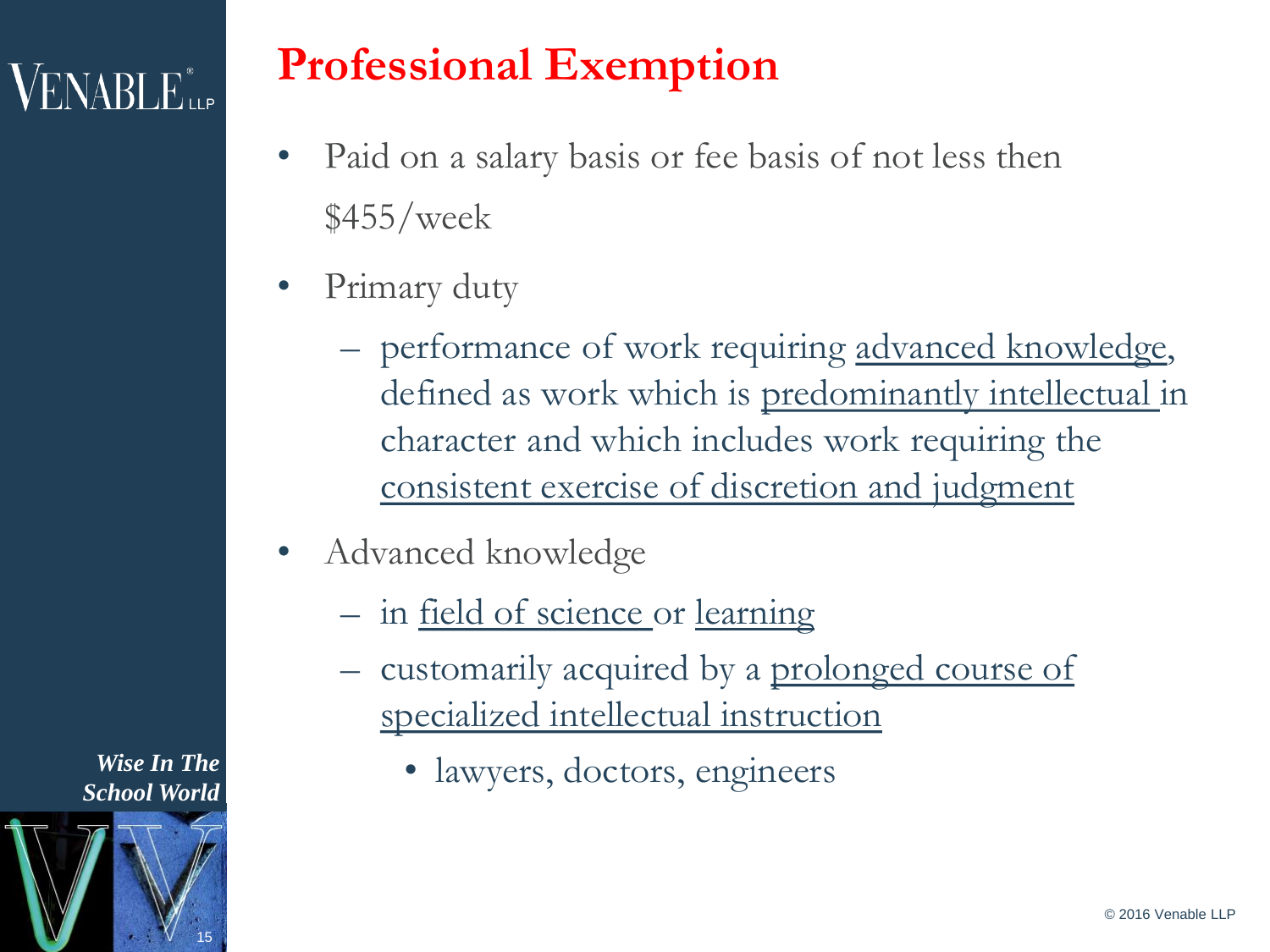## **VENABLE**

### **Professional Exemption: Teachers**

- Salary Basis Not Required
	- can dock in hour increments
	- can dock for leaving day before spring break begins
	- can dock if fails to appear on first day of orientation
- Primary duty
	- teaching, tutoring, instructing or lecturing in the activity of imparting knowledge in an educational establishment
		- caution if considering teacher's aids

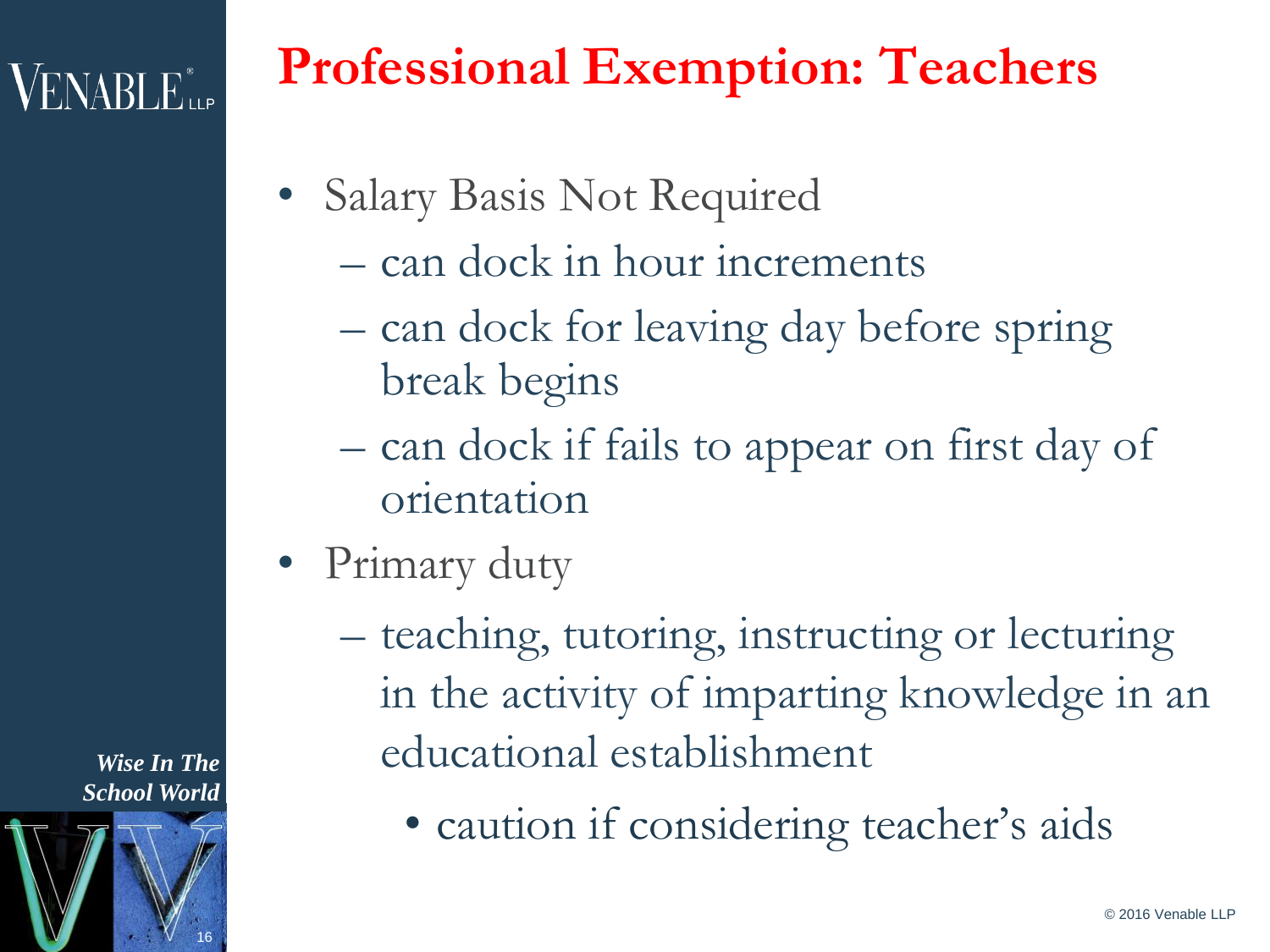### **VENABLE**

#### **Administrative In Educational Establishments**

- Paid on a salary basis or fee basis of \$455/week or not less then entry level teacher
- Primary duty
	- performing administrative functions directly related to academic instruction or training in the educational establishment
	- performing work related to the academic operations and functions of the school

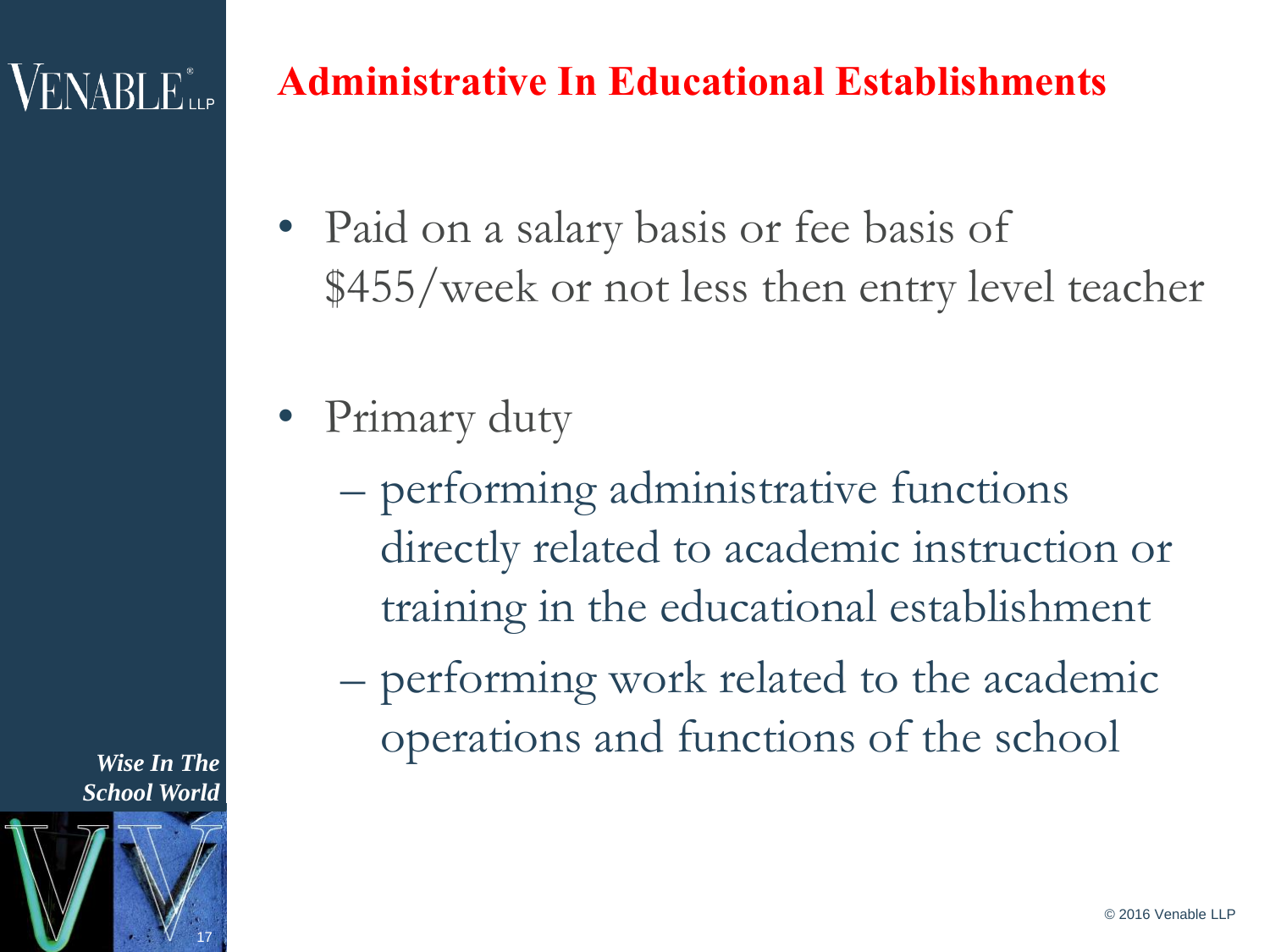### $\rm VENABLE$

### Positions to Consider

- Coaches teachers? coach elsewhere?
- Substitutes  $-$  day rates? substitute for other schools?
- Counselors have own practice?
- Psychometrists (testers) have own practice?
- Tutors work for other schools/parents?
- Other specialists (coordinator of play, after school programs, )

*Wise In The School World*

18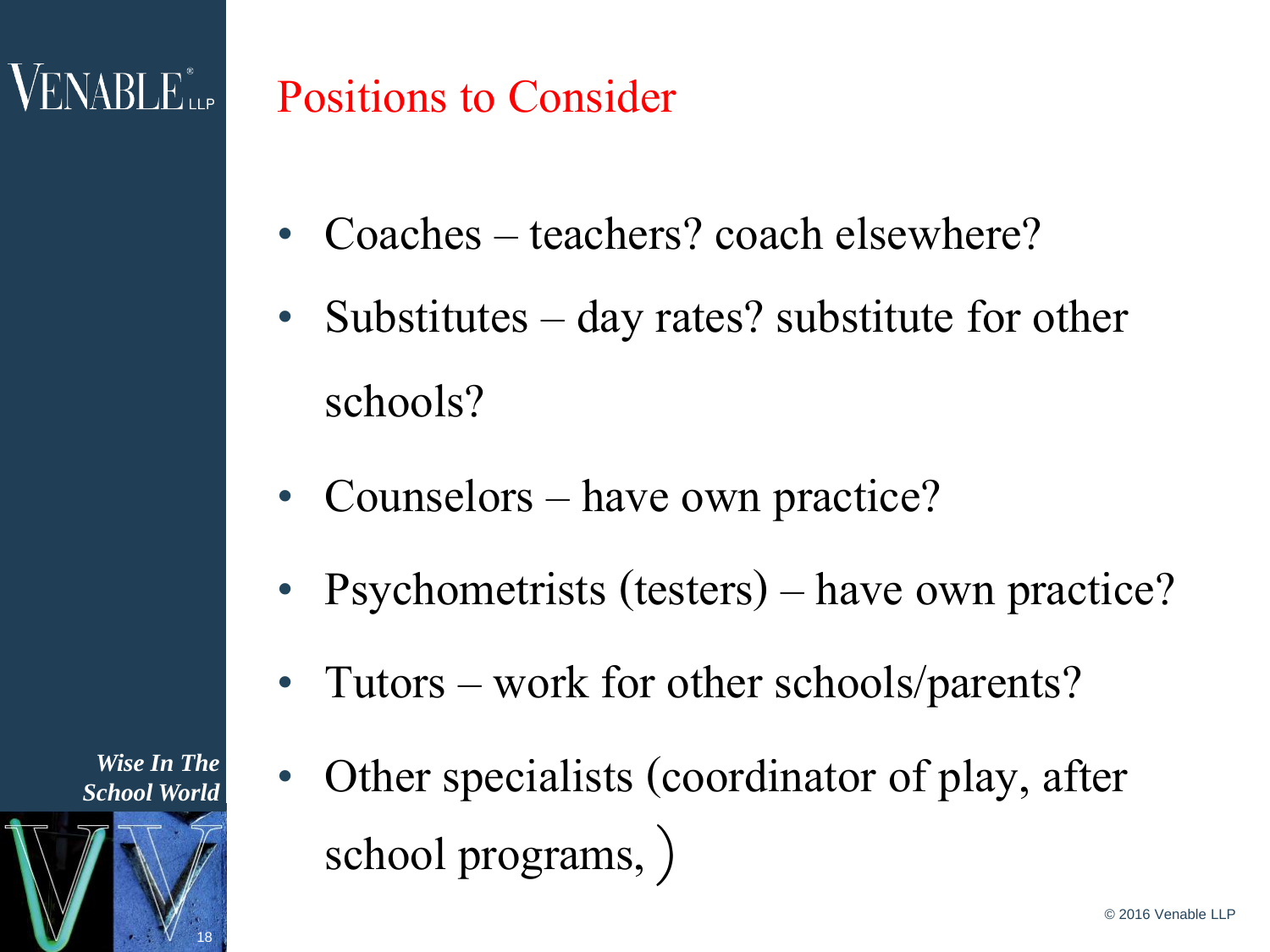## VENABLE"...

### Changing From Exempt to Non-Exempt

- Employees often "offended"
	- perceived as "unprofessional"
	- tracking time is often the issue
- Cost Benefit Analysis
	- law requires overtime payment to non-exempt employees
	- employees upset if status changed
	- financial liability for failing to compensate overtime
	- liability for cost of non-payment vs. employee morale
- Challenges
	- Retroactive or only going forward
	- Employees question why not retroactive
	- Great unhappiness
- Strategies for Change
	- Identify other changes planned (benefits, handbooks)
	- Roll out as one package
	- Sell as a positive
	- Consider using "overtime eligible" and "overtime not-eligible"

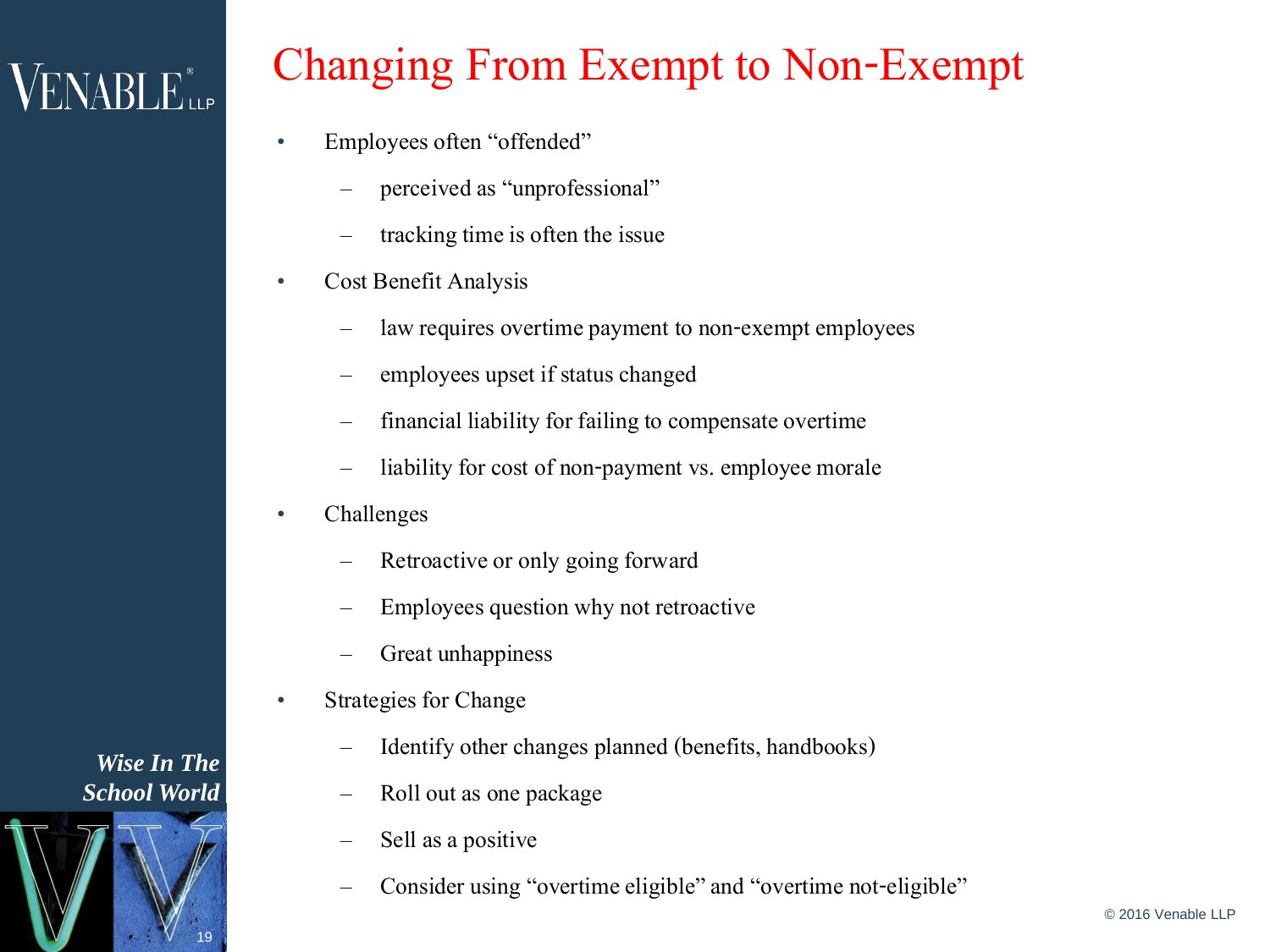### $\rm VENABI$   $\rm E_{\rm up}^{\ast}$

contact information VENABLE INDEPENDENT SCHOOL LAW **PRACTICE** 

> Caryn G. Pass [cpass@venable.com](mailto:cpass@venable.com) @schoollawyer Office: 202.344.8039 Cell: 202-222-8026

575 7th Street, NW Washington, D.C. 20004

20 *School World*

*Wise In The* 

www.Venable.com/education